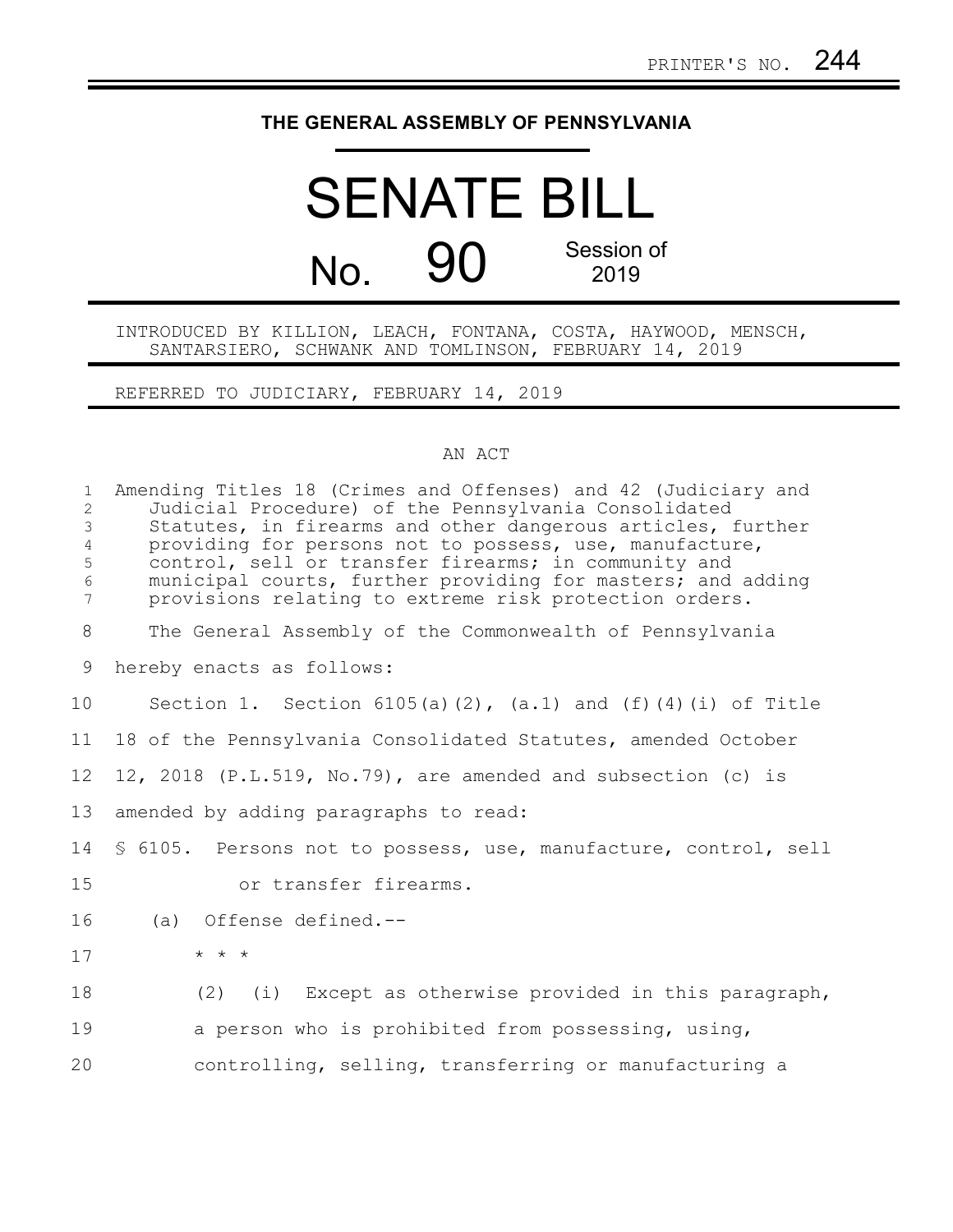firearm under paragraph (1) or subsection (b) or (c) shall have a reasonable period of time, not to exceed 60 days from the date of the imposition of the disability under this subsection, in which to sell or transfer that person's firearms to another eligible person who is not a member of the prohibited person's household. 1 2 3 4 5 6

(ii) This paragraph shall not apply to any person whose disability is imposed pursuant to subsection (c)(6) or (10). 7 8 9

(iii) A person whose disability is imposed pursuant to subsection (c)(9) shall relinquish any firearms and firearm licenses under that person's possession or control, as described in section 6105.2 (relating to relinquishment of firearms and firearm licenses by convicted persons). 10 11 12 13 14 15

(iv) A person whose disability is imposed pursuant to a protection from abuse order shall relinquish any firearms, other weapons, ammunition and firearm licenses under that person's possession or control, as described in 23 Pa.C.S. § 6108(a)(7) (relating to relief). (a.1) Penalty.-- 16 17 18 19 20 21

22

\* \* \*

(2) A person who is the subject of an active final protection from abuse order issued pursuant to 23 Pa.C.S. § 6108, is the subject of any other active protection from abuse order issued pursuant to 23 Pa.C.S. § 6107(b) (relating to hearings), which provided for the relinquishment of firearms or other weapons or ammunition during the period of time the order is in effect, or is otherwise prohibited from possessing or acquiring a firearm under 18 U.S.C. § 922(g)(8) 23 24 25 26 27 28 29 30

20190SB0090PN0244 - 2 -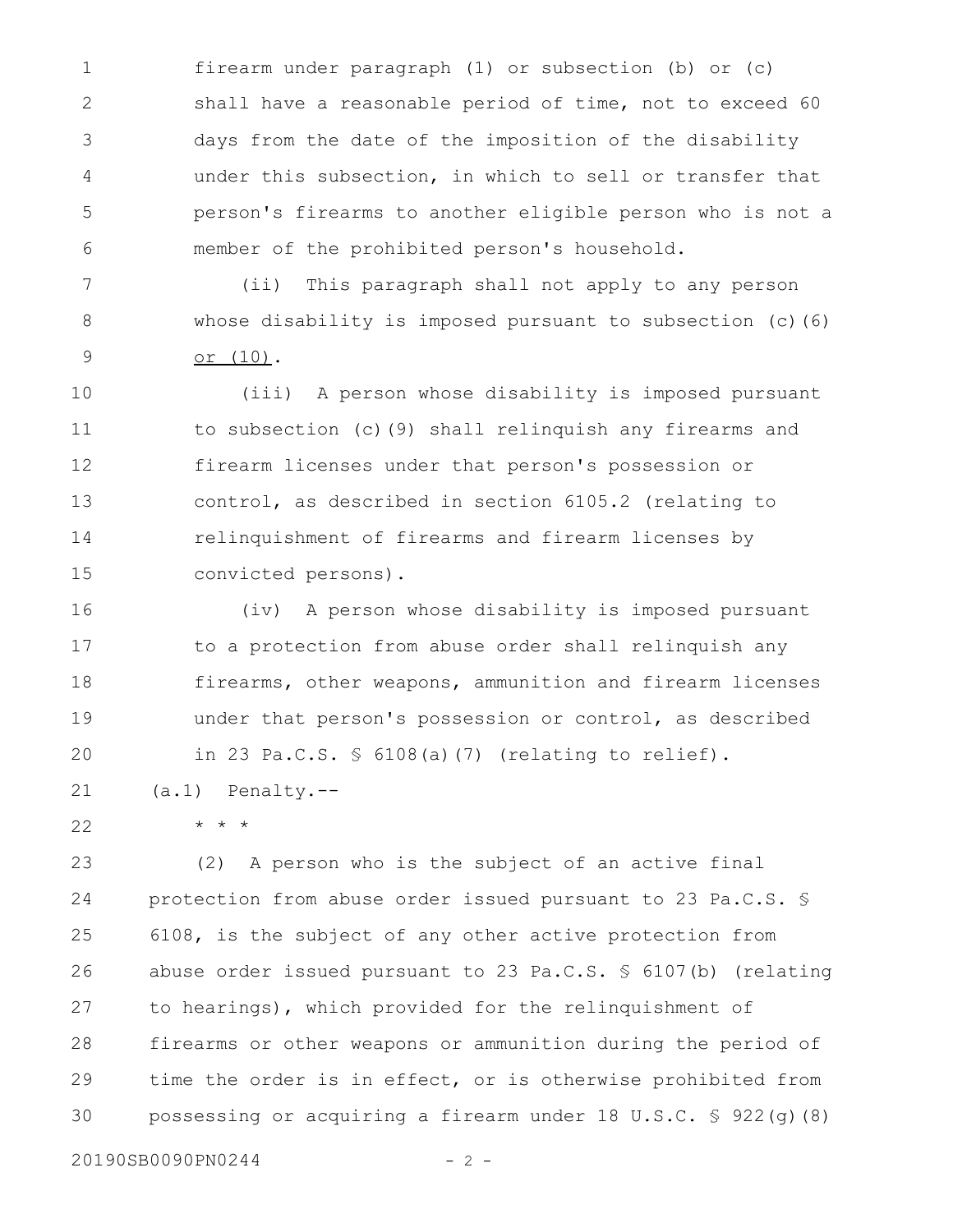(relating to unlawful acts), commits a misdemeanor of the second degree if he intentionally or knowingly fails to relinquish a firearm or other weapon or ammunition to the sheriff or appropriate law enforcement agency as defined in 23 Pa.C.S. § 6102 (relating to definitions) as required by the order unless, in lieu of relinquishment, he provides an affidavit which lists the firearms or other weapons or ammunition to the sheriff in accordance with 23 Pa.C.S. § 6108(a)(7)(i)(B), 6108.2 (relating to relinquishment for consignment sale, lawful transfer or safekeeping) or 6108.3 (relating to relinquishment to third party for safekeeping). 1 2 3 4 5 6 7 8 9 10 11

(2.1) A person who is the subject of an extreme risk protection order issued pursuant to 42 Pa.C.S. Ch. 64A (relating to extreme risk protection orders) commits a misdemeanor of the second degree if he intentionally or knowingly fails to relinquish a firearm or firearms license as required by the order. 12 13 14 15 16 17

(3) (i) A person commits a misdemeanor of the third degree if he intentionally or knowingly accepts possession of a firearm, other weapon or ammunition from another person he knows is the subject of an active final protection from abuse order issued pursuant to 23 Pa.C.S. § 6108 or an active protection from abuse order issued pursuant to 23 Pa.C.S. § 6107(b), which order provided for the relinquishment of the firearm, other weapon or ammunition during the period of time the order is in effect[.], or intentionally or knowingly accepts possession of a firearm or firearms license from a person he knows is the subject of an extreme risk protection order issued pursuant to 42 Pa.C.S. Ch. 64A. 18 19 20 21 22 23 24 25 26 27 28 29 30

20190SB0090PN0244 - 3 -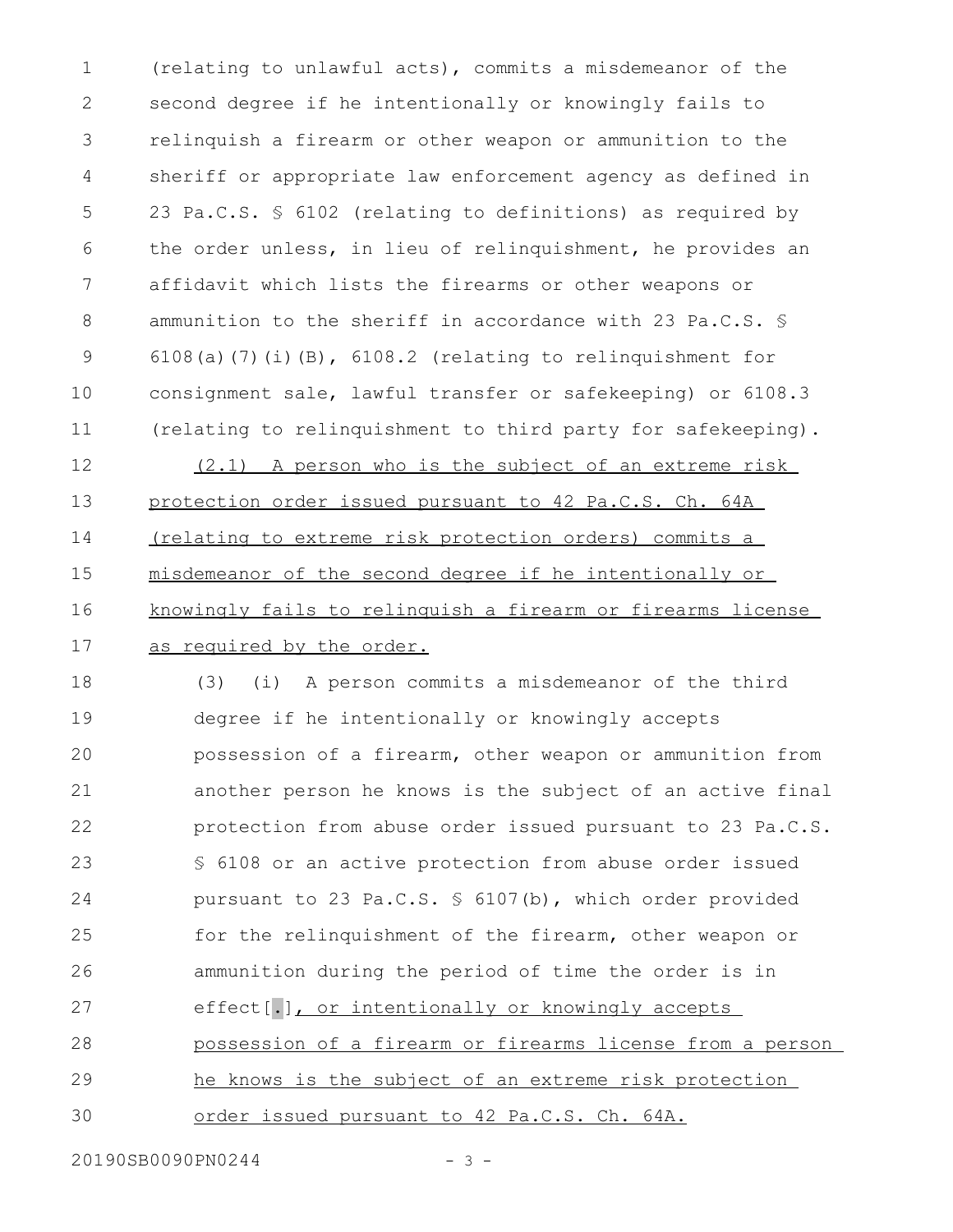(ii) This paragraph shall not apply to: (A) a third party who accepts possession of a firearm, other weapon or ammunition relinquished pursuant to 23 Pa.C.S. § 6108.3; or (B) a dealer licensed pursuant to section 6113 (relating to licensing of dealers) or subsequent purchaser from a dealer licensed pursuant to section 6113, who accepts possession of a firearm, other weapon or ammunition relinquished pursuant to 23 Pa.C.S. § 6108.2 or 42 Pa.C.S. Ch. 64A. (4) It shall be an affirmative defense to any prosecution under paragraph (3) that the person accepting possession of a firearm, other weapon or ammunition in violation of paragraph (3): (i) notified the sheriff as soon as practicable that he has taken possession; and (ii) relinquished possession of any firearm, other weapon or ammunition possessed in violation of paragraph (3) as directed by the sheriff. (5) A person who has accepted possession of a firearm, other weapon or ammunition pursuant to 23 Pa.C.S. § 6108.3 or a firearm or firearms license pursuant to 42 Pa.C.S. Ch. 64A commits a misdemeanor of the [first] second degree if he intentionally or knowingly returns a firearm, other weapon or ammunition to a defendant or respondent or intentionally or knowingly allows a defendant or respondent to have access to the firearm, other weapon or ammunition prior to [either] any of the following: (i) The sheriff accepts return of the safekeeping 1 2 3 4 5 6 7 8 9 10 11 12 13 14 15 16 17 18 19 20 21 22 23 24 25 26 27 28 29

permit issued to the party pursuant to 23 Pa.C.S. § 30

20190SB0090PN0244 - 4 -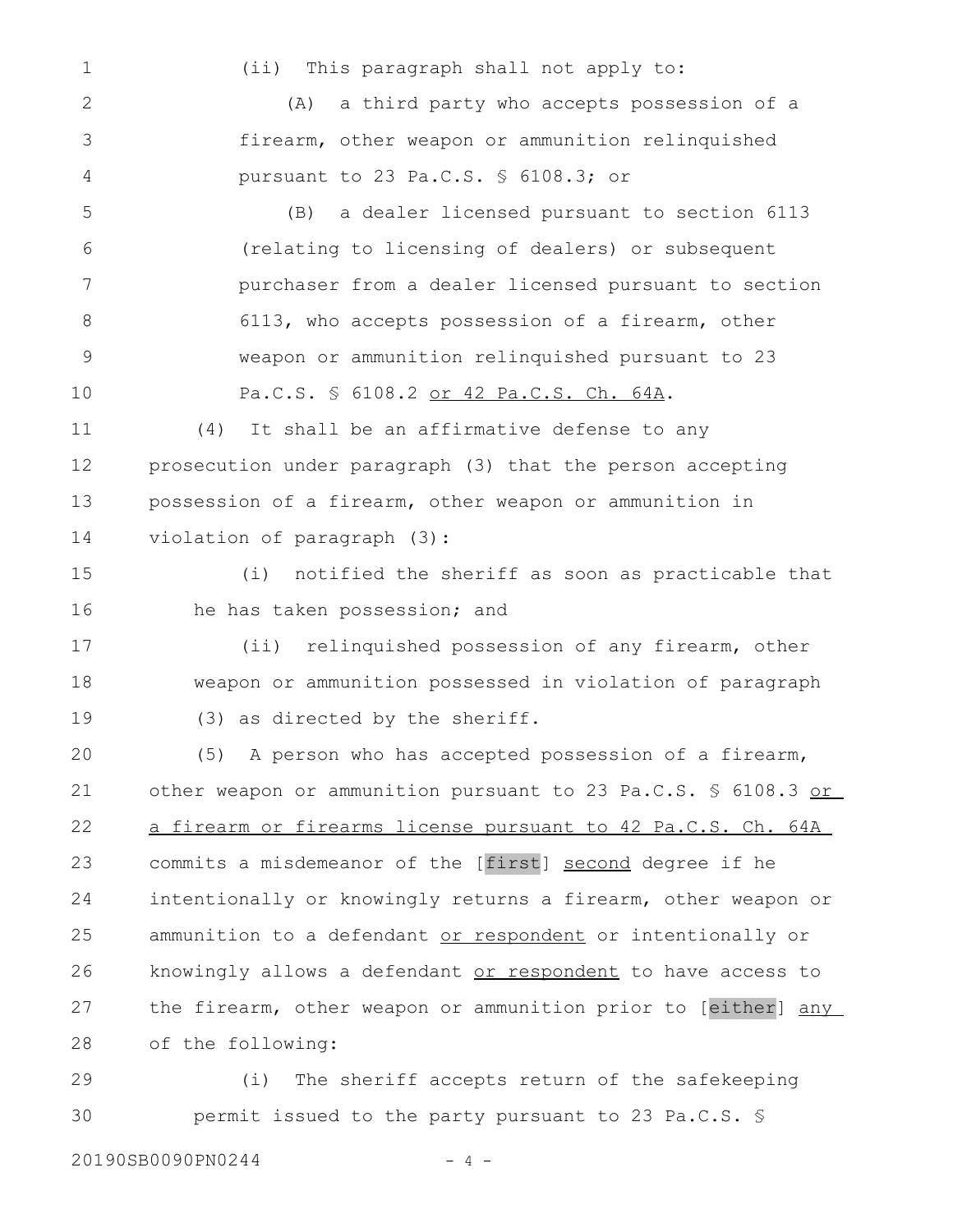6108.3(d)(1)(i). 1

(ii) The issuance of a court order pursuant to subsection (f)(2) or 23 Pa.C.S. § 6108.1(b) (relating to return of relinquished firearms, other weapons and ammunition and additional relief) which modifies a valid protection from abuse order issued pursuant to 23 Pa.C.S. § 6108, which order provided for the relinquishment of the firearm, other weapon or ammunition by allowing the defendant to take possession of the firearm, other weapon or ammunition that had previously been ordered relinquished. (iii) The expiration of an extreme risk protection 2 3 4 5 6 7 8 9 10 11 12

order or the issuance of a court order that vacates or terminates an extreme risk protection order under 42 Pa.C.S. Ch. 64A. 13 14 15

\* \* \* 16

(c) Other persons.--In addition to any person who has been convicted of any offense listed under subsection (b), the following persons shall be subject to the prohibition of subsection (a): 17 18 19 20

21

\* \* \*

(11) A person who is the subject of an active extreme risk protection order issued pursuant to 42 Pa.C.S. Ch. 64A. 22 23

This prohibition shall terminate upon the vacation, 24

expiration or termination of an active extreme risk 25

protection order. 26

(12) A person who has been convicted of an offense under subsection (a.1)(2.1) or (5). This prohibition shall 27 28

terminate five years after the date of conviction, final 29

release from confinement or final release from supervision, 30

20190SB0090PN0244 - 5 -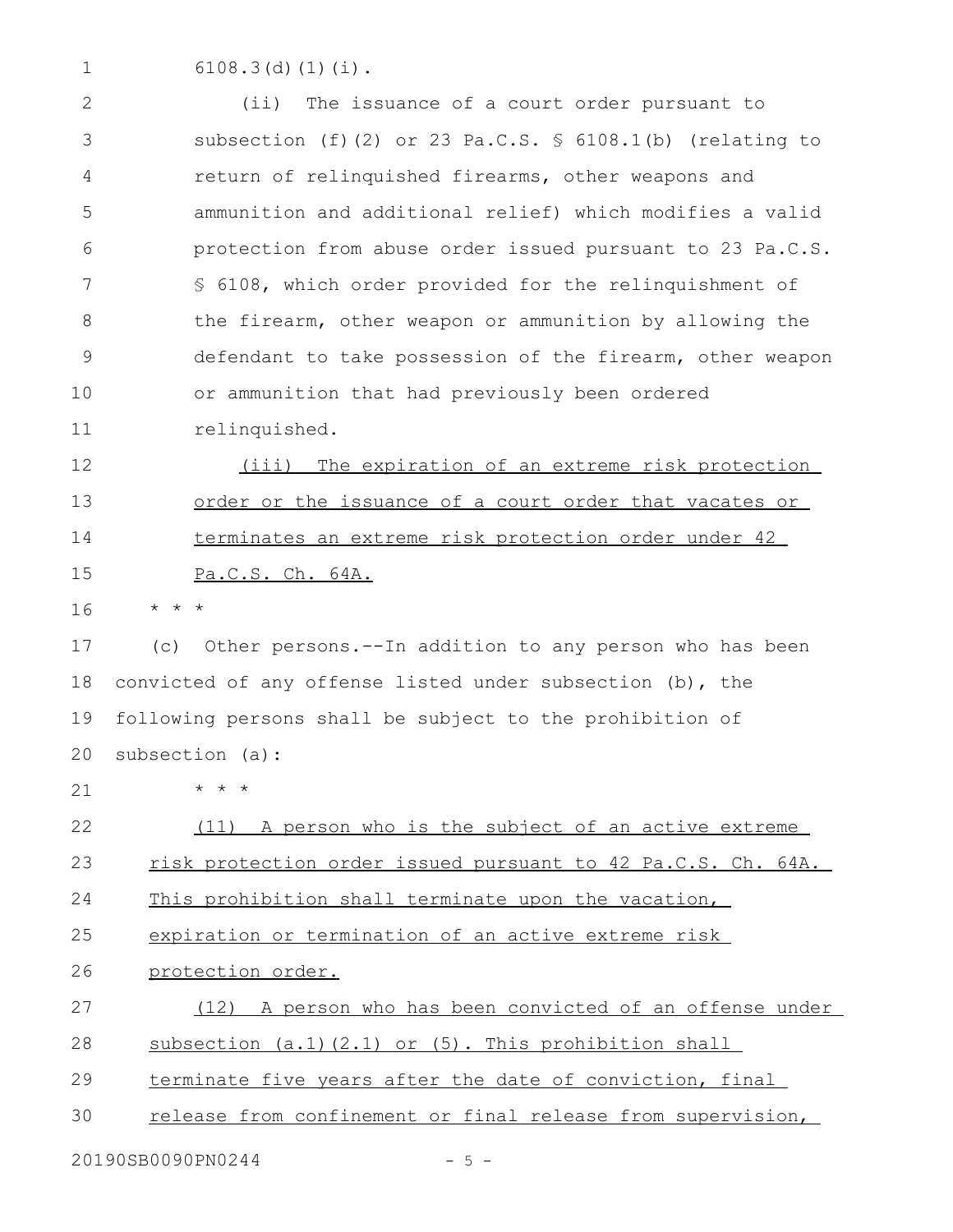whichever is later. 1

\* \* \* 2

- (f) Other exemptions and proceedings.-- 3
- \* \* \* 4

(4) (i) The owner of any seized or confiscated firearms or of any firearms ordered relinquished under 23 Pa.C.S. § 6108 or 42 Pa.C.S. Ch. 64A shall be provided with a signed and dated written receipt by the appropriate law enforcement agency. This receipt shall include, but not limited to, a detailed identifying description indicating the serial number and condition of the firearm. In addition, the appropriate law enforcement agency shall be liable to the lawful owner of said confiscated, seized or relinquished firearm for any loss, damage or substantial decrease in value of said firearm that is a direct result of a lack of reasonable care by the appropriate law enforcement agency. 5 6 7 8 9 10 11 12 13 14 15 16 17

18

\* \* \*

Section 2. Section 1126 of Title 42 is amended to read: § 1126. Masters. 19 20

The President Judge of the Philadelphia Municipal Court may appoint attorneys who are members of the Pennsylvania Bar to serve as masters in proceedings under 23 Pa.C.S. Ch. 61 (relating to protection from abuse) or 42 Pa.C.S. Ch. 64A (relating to extreme risk protection orders). Section 3. Title 42 is amended by adding a chapter to read: CHAPTER 64A EXTREME RISK PROTECTION ORDERS Sec. 64A01. Scope of chapter. 21 22 23 24 25 26 27 28 29 30

20190SB0090PN0244 - 6 -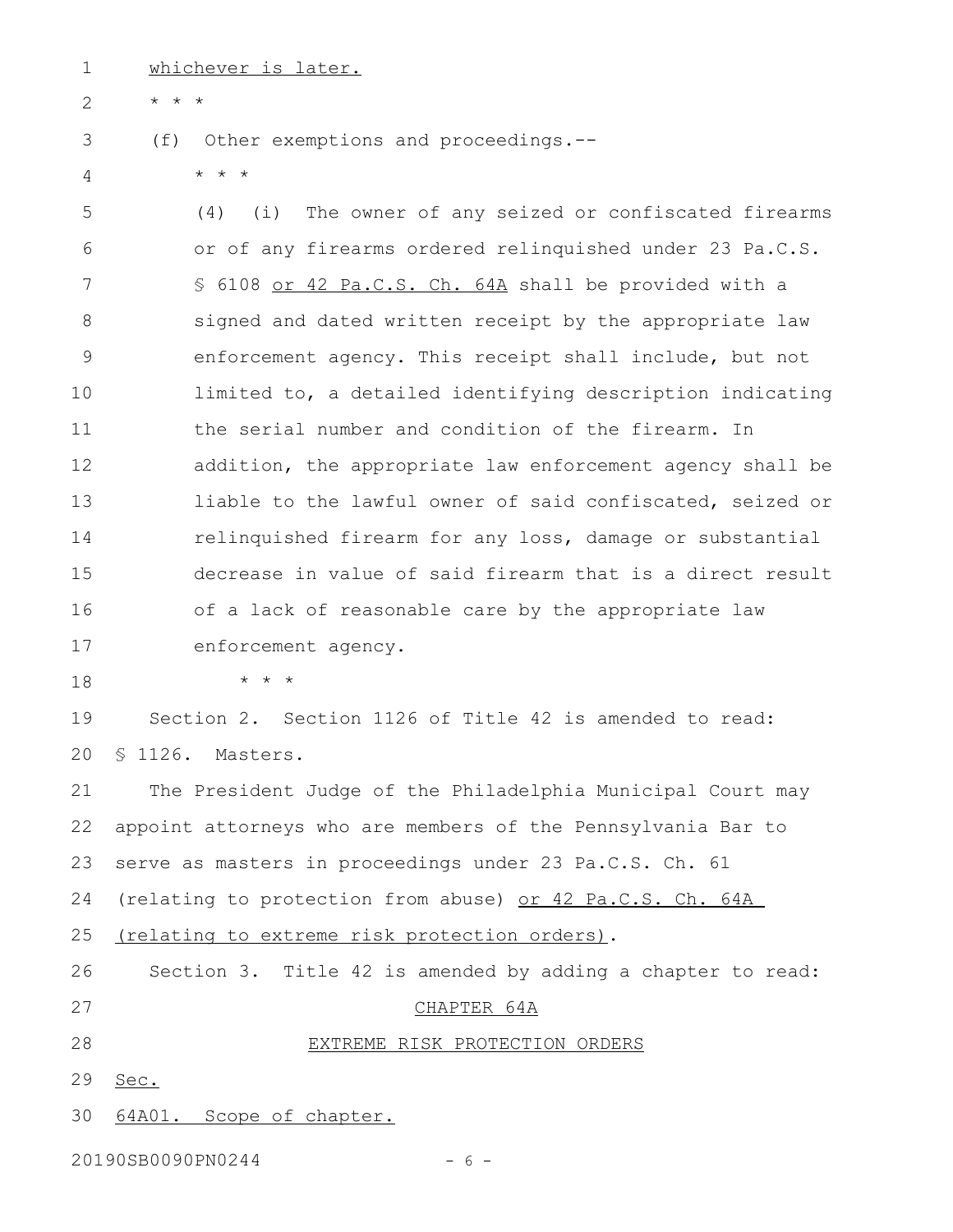- 64A02. Definitions. 1
- 64A03. Preliminary matters. 2
- 64A04. Petition for extreme risk protection order. 3
- 64A05. Interim extreme risk protection order. 4
- 64A06. Hearing on petition. 5
- 64A07. Notice to law enforcement. 6
- 64A08. Service. 7
- 64A09. Order after hearing. 8
- 64A10. Termination hearing. 9
- 64A11. Renewal of order. 10
- 64A12. Relinquishment of firearms. 11
- 64A13. Return of firearms. 12
- 64A14. Abuse of process. 13
- 64A15. Mental health and chemical dependency services. 14
- § 64A01. Scope of chapter. 15
- This chapter relates to extreme risk protection orders. 16
- § 64A02. Definitions. 17
- The following words and phrases when used in this chapter 18
- shall have the meanings given to them in this section unless the 19
- context clearly indicates otherwise: 20
- "Court." A Court of Common Pleas in this Commonwealth. 21
- "Extreme risk protection order." A court order prohibiting a 22
- person from having in the person's possession or control, 23
- purchasing or receiving or attempting to purchase or receive, a 24
- firearm, based upon a finding that the person presents a risk of 25
- suicide or of causing the death of, or serious bodily injury to, 26
- another person. 27
- "Family or household member." Spouses or persons who have 28
- been spouses, persons living as spouses or who lived as spouses, 29
- parents and children, other persons related by consanguinity or 30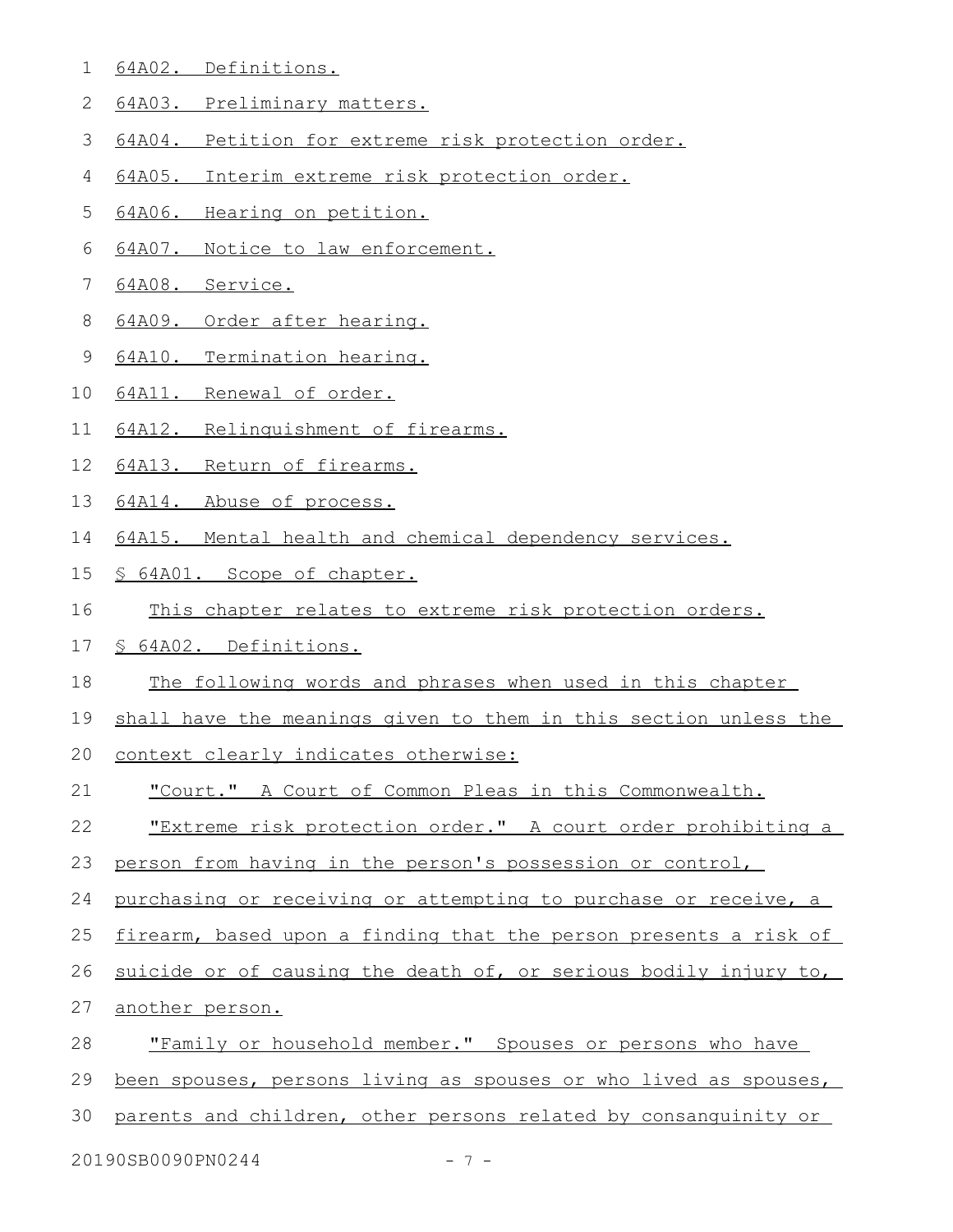| 1  | affinity, current or former sexual or intimate partners or              |
|----|-------------------------------------------------------------------------|
| 2  | persons who share biological parenthood.                                |
| 3  | "Firearm." A weapon designed to or that may readily be                  |
| 4  | <u>converted to expel a projectile by the action of an explosive or</u> |
| 5  | the frame or receiver of such weapon.                                   |
| 6  | "Firearms dealer" or "dealer." A person licensed to sell                |
| 7  | firearms under 18 Pa.C.S. § 6113 (relating to licensing of              |
| 8  | dealers).                                                               |
| 9  | "Firearms license" or "license." A concealed carry license              |
| 10 | issued under 18 Pa.C.S. § 6109 (relating to licenses),                  |
| 11 | safekeeping license issued under 23 Pa.C.S. § 6108.3 (relating          |
| 12 | to relinguishment to third party for safekeeping), hunting              |
| 13 | license required under 34 Pa.C.S. \$ 2701 (relating to license          |
| 14 | requirements) or any similar license issued pursuant to the laws        |
| 15 | of another state.                                                       |
| 16 | "Hearing officer." A magisterial district judge, judge of               |
| 17 | the Philadelphia Municipal Court, arraignment court magistrate          |
| 18 | appointed under section 1123 (relating to jurisdiction and              |
| 19 | venue), master appointed under section 1126 (relating to                |
|    | 20 masters) and master for emergency relief.                            |
| 21 | "Law enforcement officer." An officer of the United States,             |
| 22 | of another state or political subdivision thereof or of the             |
| 23 | Commonwealth or political subdivision thereof, who is empowered         |
| 24 | by law to conduct investigations of or to make an arrest for an         |
| 25 | offense enumerated in this chapter or an equivalent crime in            |
| 26 | another jurisdiction and an attorney authorized by law to               |
| 27 | prosecute or participate in the prosecution of such offense.            |
| 28 | <u>"Serious bodily injury." Bodily injury that creates a</u>            |
| 29 | substantial risk of death or causes serious, permanent                  |
| 30 | disfigurement or protracted loss or impairment of the function          |
|    | 20190SB0090PN0244<br>$-8 -$                                             |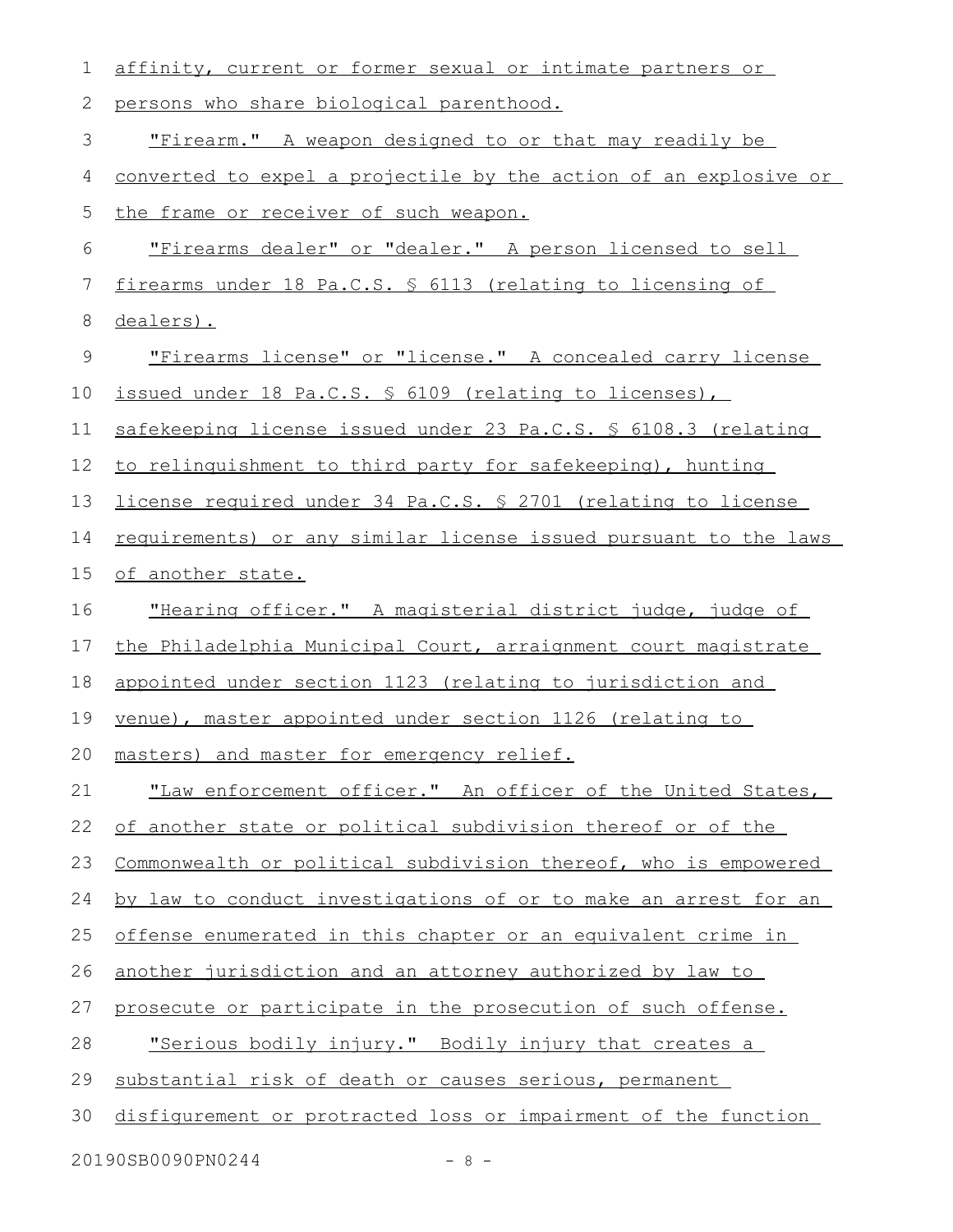|  |  | of a bodily member or organ. |  |
|--|--|------------------------------|--|
|  |  |                              |  |

| $\mathbf{2}$ | § 64A03. Preliminary matters.                                    |
|--------------|------------------------------------------------------------------|
| 3            | (a) Standing.--A law enforcement officer or a family or          |
| 4            | household member of a person believed to present a risk of       |
| 5            | suicide or of causing the death of, or extreme bodily injury to, |
| 6            | another person may file a petition requesting that the court     |
| 7            | issue an extreme risk protection order or renew an existing      |
| $\,8\,$      | extreme risk protection order.                                   |
| $\mathsf 9$  | (b) Filing fee.--No filing fee may be charged for a petition     |
| 10           | under this chapter.                                              |
| 11           | (c) Effect of service.--An extreme risk protection order is      |
| 12           | effective at the time of service.                                |
| 13           | Right to counsel.--A respondent under this chapter shall<br>(d)  |
| 14           | have the right to be represented by counsel. If the respondent   |
| 15           | cannot afford an attorney and meets the income quidelines        |
| 16           | applicable to representation by a public defender in a criminal  |
| 17           | case, the court shall appoint counsel upon the request of the    |
| 18           | respondent.                                                      |
| 19           | \$ 64A04. Petition for extreme risk protection order.            |
| 20           | (a) Petition.--A petition for an extreme risk protection         |
| 21           | order shall set forth facts that demonstrate the risk presented  |
| 22           | by the respondent's ability to purchase firearms or have         |
| 23           | possession or control of firearms, and shall describe the        |
| 24           | number, types and locations of any firearms known or believed to |
| 25           | be owned by the respondent or known or believed to be in the     |
| 26           | respondent's possession or control. If the court is closed or is |
| 27           | unavailable during the business day, a petition may be filed     |
| 28           | with a hearing officer.                                          |
| 29           | Evidence of risk.--The court or hearing officer may<br>(b)       |
| 30           | consider all relevant evidence, but in no case shall an order be |
|              |                                                                  |

20190SB0090PN0244 - 9 -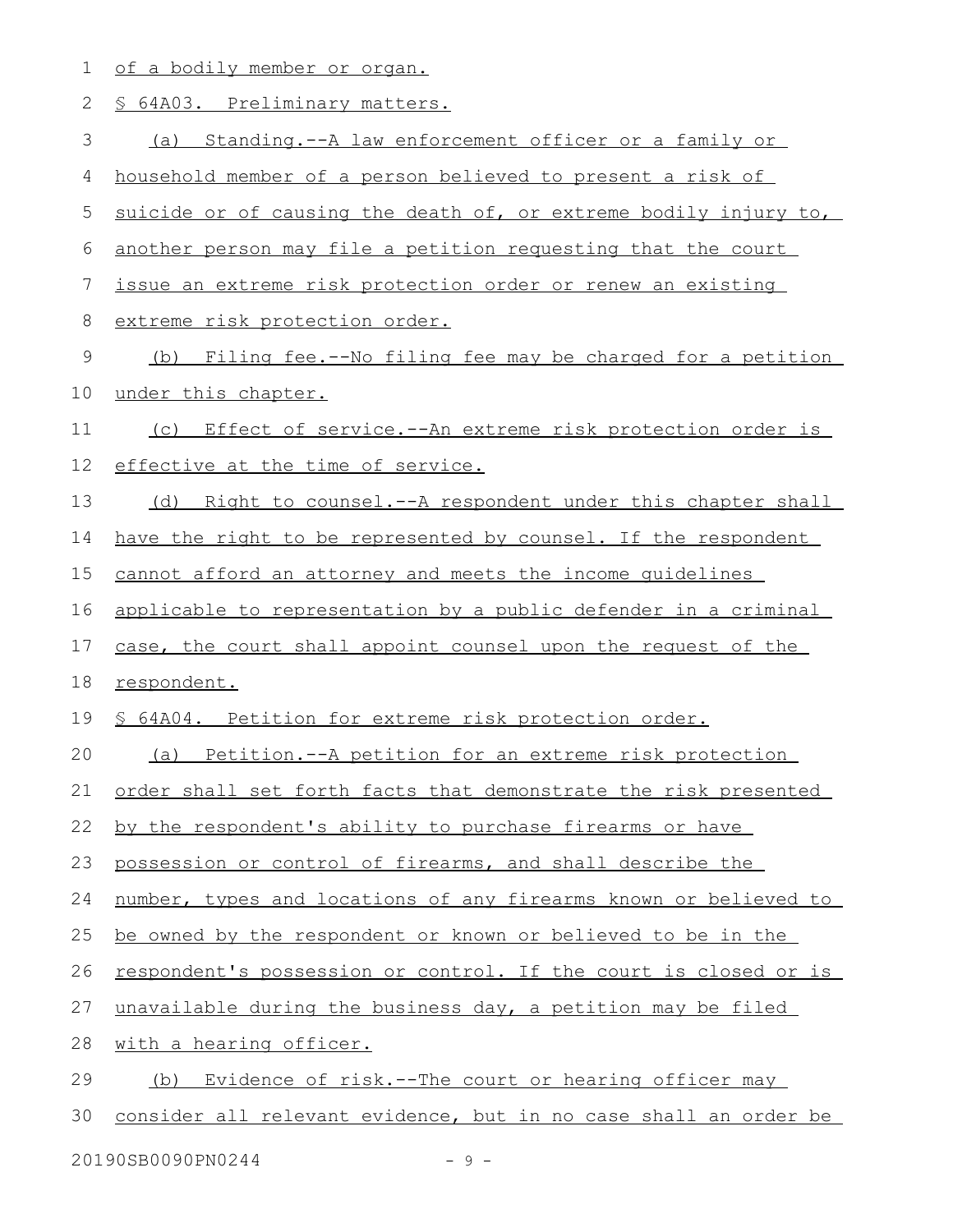| 1           | issued under this chapter absent a demonstration of risk due to |
|-------------|-----------------------------------------------------------------|
| 2           | behaviors or events occurring in the preceding 24 months.       |
| 3           | (c) Factors.--In determining whether grounds exist to issue     |
| 4           | an extreme risk protection order, the court or hearing officer  |
| 5           | shall consider evidence of the following and the recency of any |
| 6           | behaviors or events:                                            |
| 7           | Suicide threats or attempts.<br>(1)                             |
| 8           | (2)<br>Threats or acts of violence or attempted acts of         |
| $\mathsf 9$ | violence.                                                       |
| 10          | Domestic abuse, including any violation of a<br>(3)             |
| 11          | protection from abuse order, under 23 Pa.C.S. Ch. 61            |
| 12          | (relating to protection from abuse) or a similar law in         |
| 13          | another state.                                                  |
| 14          | Cruelty to animals under 18 Pa.C.S. Ch. 55 Subch. B<br>(4)      |
| 15          | (relating to cruelty to animals) or a similar law in another    |
| 16          | state.                                                          |
| 17          | (5)<br>Abuse of controlled substances or alcohol, or any        |
| 18          | criminal offense that involves controlled substances or         |
| 19          | alcohol.                                                        |
| 20          | (6) Unlawful or reckless use, display or brandishing of         |
| 21          | a firearm.                                                      |
| 22          | Recent acquisition or attempted acquisition of a<br>(7)         |
| 23          | firearm.                                                        |
| 24          | The possession, use or control of a firearm as a<br>(8)         |
| 25          | part of the respondent's employment.                            |
| 26          | Any additional information the court finds to be<br>(9)         |
| 27          | reliable, including a statement by the respondent.              |
| 28          | § 64A05. Interim extreme risk protection order.                 |
| 29          | (a) Rule.--The court or hearing officer reviewing a petition    |
| 30          | shall issue an interim extreme risk protection order if it      |
|             |                                                                 |

20190SB0090PN0244 - 10 -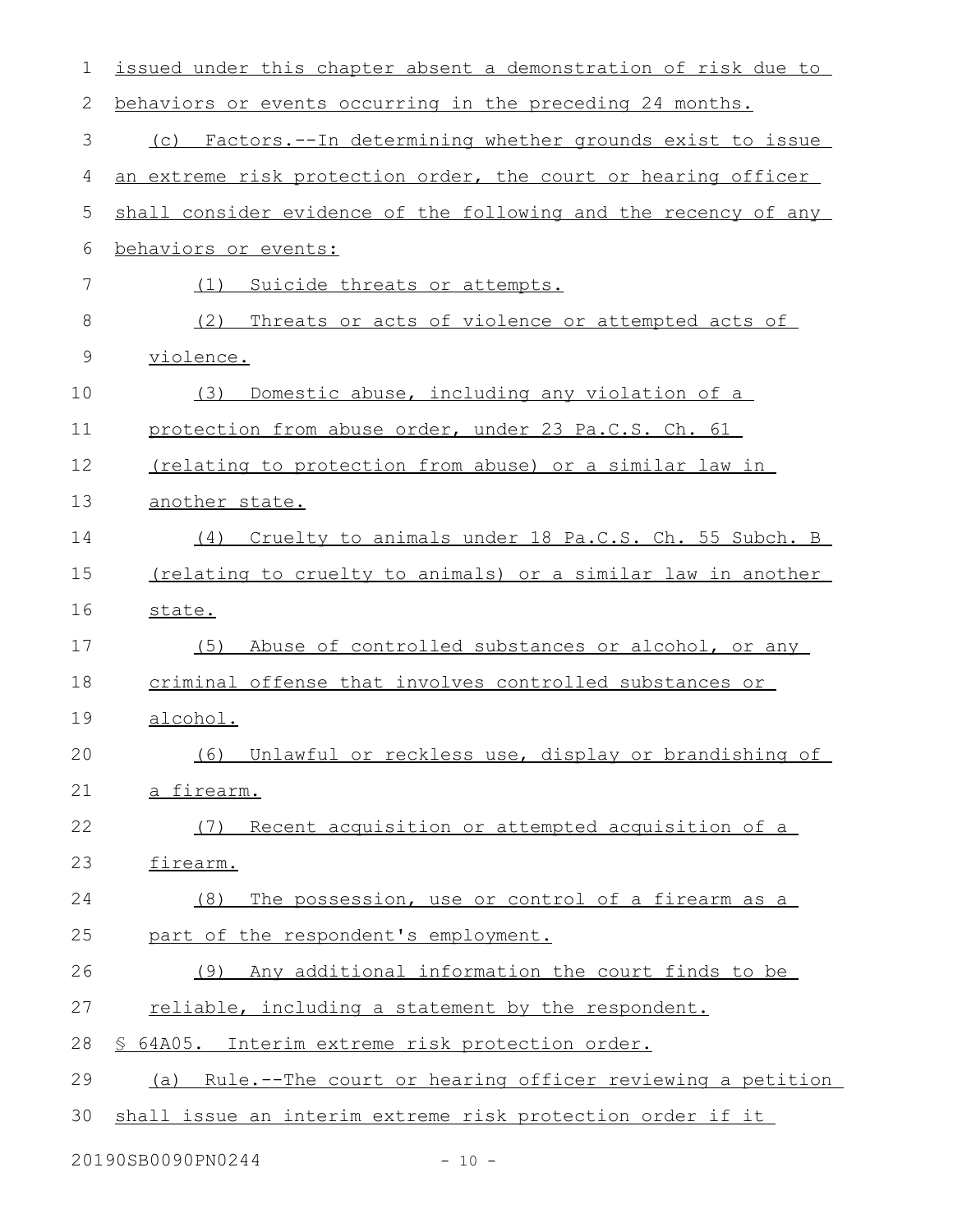| $\mathbf 1$   | finds, by a preponderance of the evidence, that:            |
|---------------|-------------------------------------------------------------|
| 2             | (1) the respondent presents a risk of suicide or of         |
| 3             | causing the death of, or serious bodily injury to, another  |
| 4             | person; and                                                 |
| 5             | the risk is imminent and other circumstances that<br>(2)    |
| 6             | would make it safe to proceed by ordering a hearing under   |
| 7             | section 64A06 (relating to hearing on petition) without     |
| 8             | issuing an interim extreme risk protection order do not     |
| $\mathcal{G}$ | exist.                                                      |
| 10            | (b) Contents of order.--An interim extreme risk protection  |
| 11            | order shall include:                                        |
| 12            | The date and time the order was issued.<br>(1)              |
| 13            | Instructions for relinquishment of any firearm or<br>(2)    |
| 14            | firearms license that the respondent owns or that is in the |
| 15            | respondent's possession or control.                         |
| 16            | Notification of the penalties for violating the<br>(3)      |
| 17            | order.                                                      |
| 18            | If the order was issued by a court and a hearing is<br>(4)  |
| 19            | scheduled under subsection (d), the order shall include:    |
| 20            | (i) notice of the time, date and location of the            |
| 21            | hearing;                                                    |
| 22            | (ii) notice of the right to request a continuance,          |
| 23            | and instructions on requesting a continuance or waiving     |
| 24            | the hearing;                                                |
| 25            | (iii) notice of the fact that, at the hearing, or if        |
| 26            | the hearing is waived, the court may extend the order for   |
| 27            | up to one year; and                                         |
| 28            | (iv) notice of the right to an attorney under               |
| 29            | section 64A03 (relating to preliminary matters).            |
| 30            | If the order was issued by a hearing officer, the<br>(5)    |
|               |                                                             |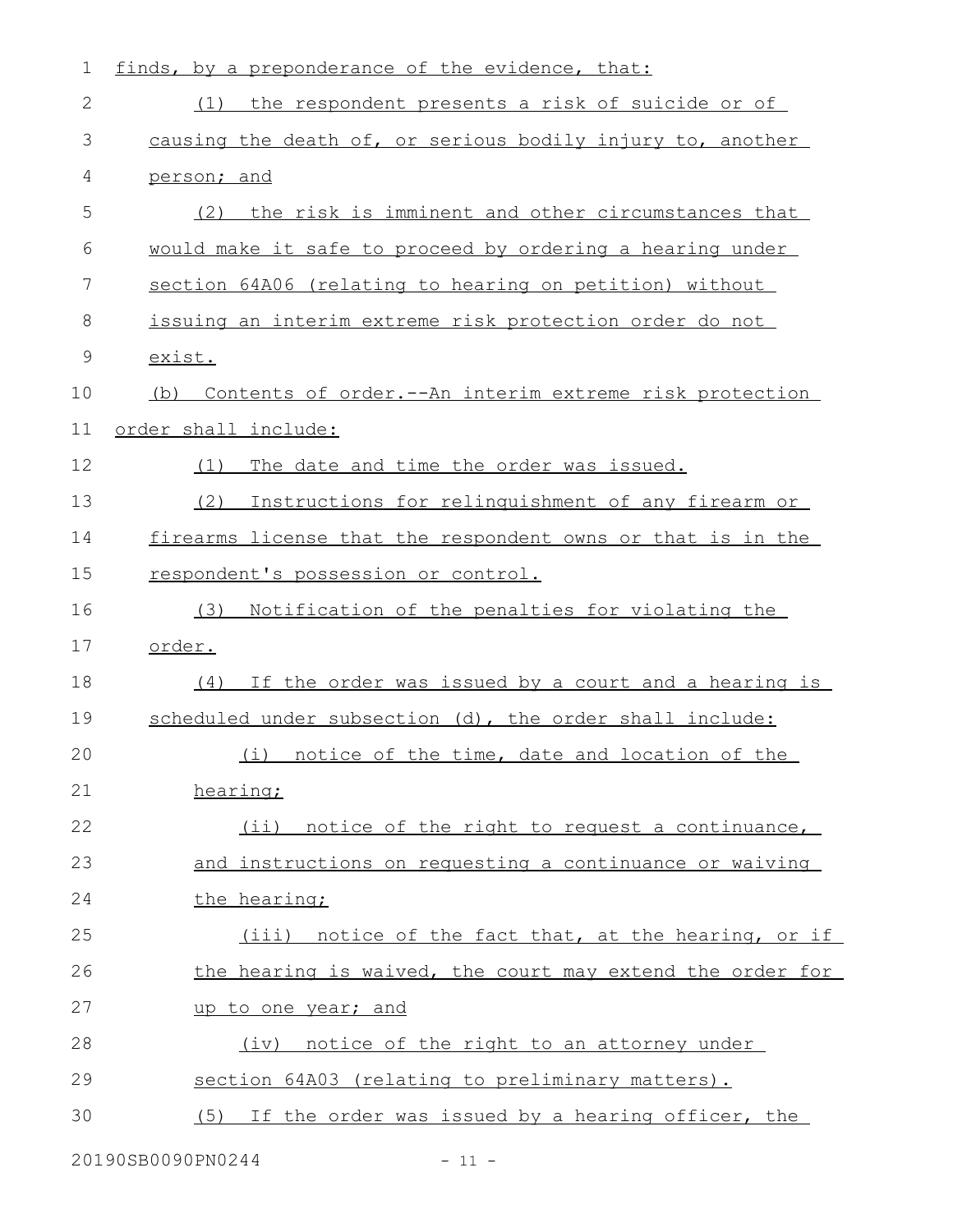| order shall include notice of the date upon which the order            |
|------------------------------------------------------------------------|
| will expire.                                                           |
| (c) Duration.--An interim extreme risk protection order                |
| issued by a hearing officer shall expire at the end of the next        |
| business day the court deems itself available. An interim              |
| extreme risk protection order issued by a court shall be in            |
| effect until following a hearing it is either vacated or               |
| terminated.                                                            |
| Hearing following interim order.--If the court orders an<br>(d)        |
| interim extreme risk protection order under subsection (a), the        |
| court shall schedule a hearing on the petition to be held no           |
| more than 10 days from the date of the order.                          |
| (e) Request for continuance.--The respondent may request a             |
| continuance on a hearing scheduled to take place after the             |
| issuance of an interim order, which the court shall grant. No          |
| hearing shall be continued except with the consent of the              |
| respondent.                                                            |
| § 64A06. Hearing on petition.                                          |
| (a) Rule.--Upon reviewing a petition filed under section               |
| 64A04 (relating to petition for extreme risk protection order),        |
| the court may issue an order for a hearing on the petition,            |
| which shall be scheduled to be held no more than 10 days from          |
| the date of the petition.                                              |
| <u>Request for continuance.--If the hearing is scheduled to</u><br>(b) |
| take place fewer than three business days after service of the         |
| order, the court shall grant a continuance until at least three        |
| business days after service, if requested by the respondent. The       |
| court shall notify the respondent of the respondent's right to a       |
| continuance under this subsection.                                     |
| Failure to appear.--If the respondent waives the right<br>(C)          |
|                                                                        |

20190SB0090PN0244 - 12 -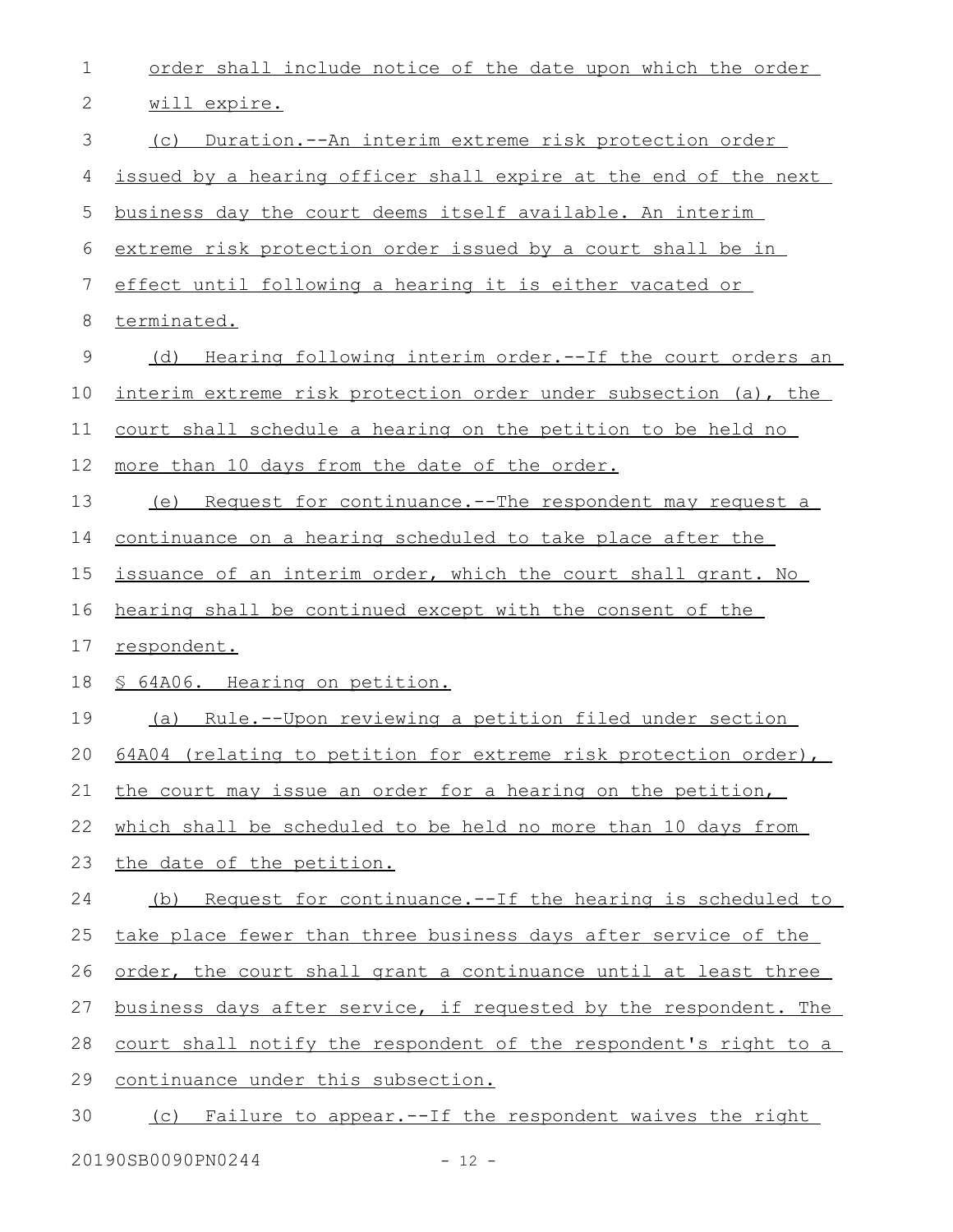| 1           | to be present at a hearing or fails to appear for a hearing on a |
|-------------|------------------------------------------------------------------|
| 2           | petition scheduled under this section, the court may proceed     |
| 3           | with the hearing and may issue an extreme risk protection order  |
| 4           | in the respondent's absence.                                     |
| 5           | § 64A07. Notice to law enforcement.                              |
| 6           | Notice.--The court or hearing officer issuing an extreme<br>(a)  |
| 7           | risk protection order, an order for a hearing, or an order       |
| 8           | renewing, vacating or terminating an extreme risk protection     |
| $\mathsf 9$ | order shall cause a copy of the order to be delivered to the     |
| 10          | sheriff, the local law enforcement agency and the Pennsylvania   |
| 11          | State Police.                                                    |
| 12          | Entry into database.--Upon receipt of an extreme risk<br>(b)     |
| 13          | protection order or an order renewing, vacating or terminating   |
| 14          | an extreme risk protection order, the Pennsylvania State Police  |
| 15          | shall cause the order to be entered into the appropriate         |
| 16          | database so that notice of the order is provided through the     |
| 17          | Pennsylvania Instant Check System and the Federal Bureau of      |
| 18          | Investigation National Instant Criminal Background Check System. |
| 19          | § 64A08. Service.                                                |
| 20          | (a) Service.--Service of an extreme risk protection order or     |
| 21          | an order for a hearing shall be made in person by the sheriff or |
| 22          | a law enforcement officer, as directed by the court or hearing   |
| 23          | officer issuing the order. At the time of service, the sheriff   |
| 24          | or law enforcement officer shall provide the respondent with a   |
| 25          | copy of the petition.                                            |
| 26          | Return.--Immediately upon completion of service of an<br>(b)     |
| 27          | extreme risk protection order, the sheriff or law enforcement    |
| 28          | officer completing service shall make a return of service to the |
| 29          | court and shall provide a copy of the return of service to the   |
| 30          | petitioner.                                                      |
|             | 20190SB0090PN0244<br>$-13 -$                                     |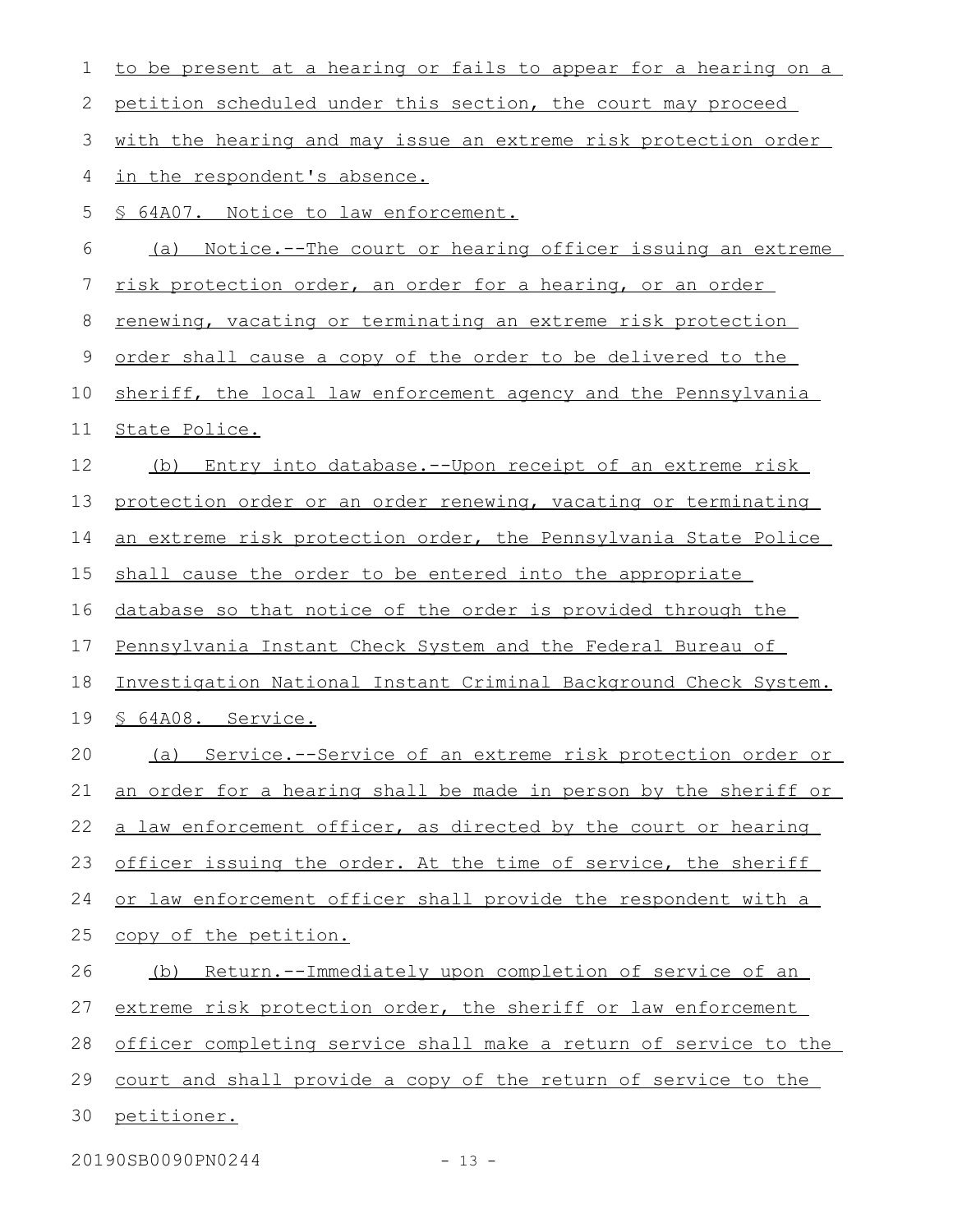1 § 64A09. Order after hearing.

| $\mathbf{2}$ | (a) Hearing and order.--The court shall issue an extreme           |
|--------------|--------------------------------------------------------------------|
| 3            | risk protection order after conducting a hearing ordered under     |
| 4            | section 64A05 (relating to interim extreme risk protection         |
| 5            | order) or 64A06 (relating to hearing on petition), or after the    |
| 6            | respondent waives the right to a hearing under section 64A05, if   |
| 7            | the court finds by clear and convincing evidence that the          |
| 8            | respondent presents a risk of suicide or of causing the death      |
| 9            | of, or serious bodily injury to, another person.                   |
| 10           | (b) Duration.--An extreme risk protection order issued after       |
| 11           | a hearing shall be made effective for no less than three months    |
| 12           | nor more than one year.                                            |
| 13           | Contents of order.--The order shall include:<br>(C)                |
| 14           | The date and time the order was issued.<br>(1)                     |
| 15           | (2)<br>The time frame and manner in which the respondent           |
| 16           | may request a termination hearing.                                 |
| 17           | Instructions for relinquishment of any firearm that<br>(3)         |
| 18           | the respondent owns or that is in the respondent's possession      |
| 19           | or control, and any firearms license that is issued to the         |
| 20           | respondent.                                                        |
| 21           | (4) Notification of the penalties for violating the                |
| 22           | order.                                                             |
| 23           | § 64A10. Termination hearing.                                      |
| 24           | General rule.--A respondent subject to an extreme risk<br>(a)      |
| 25           | protection order may submit one written request at any time        |
| 26           | during the effective period of the order for a hearing to          |
| 27           | determine whether the order should be terminated.                  |
| 28           | <u>Notice.--Upon receipt of a request for a termination</u><br>(b) |
| 29           | hearing, the court shall set a date for the hearing and shall      |
| 30           | provide notice of the hearing to the petitioner, the local law     |
|              |                                                                    |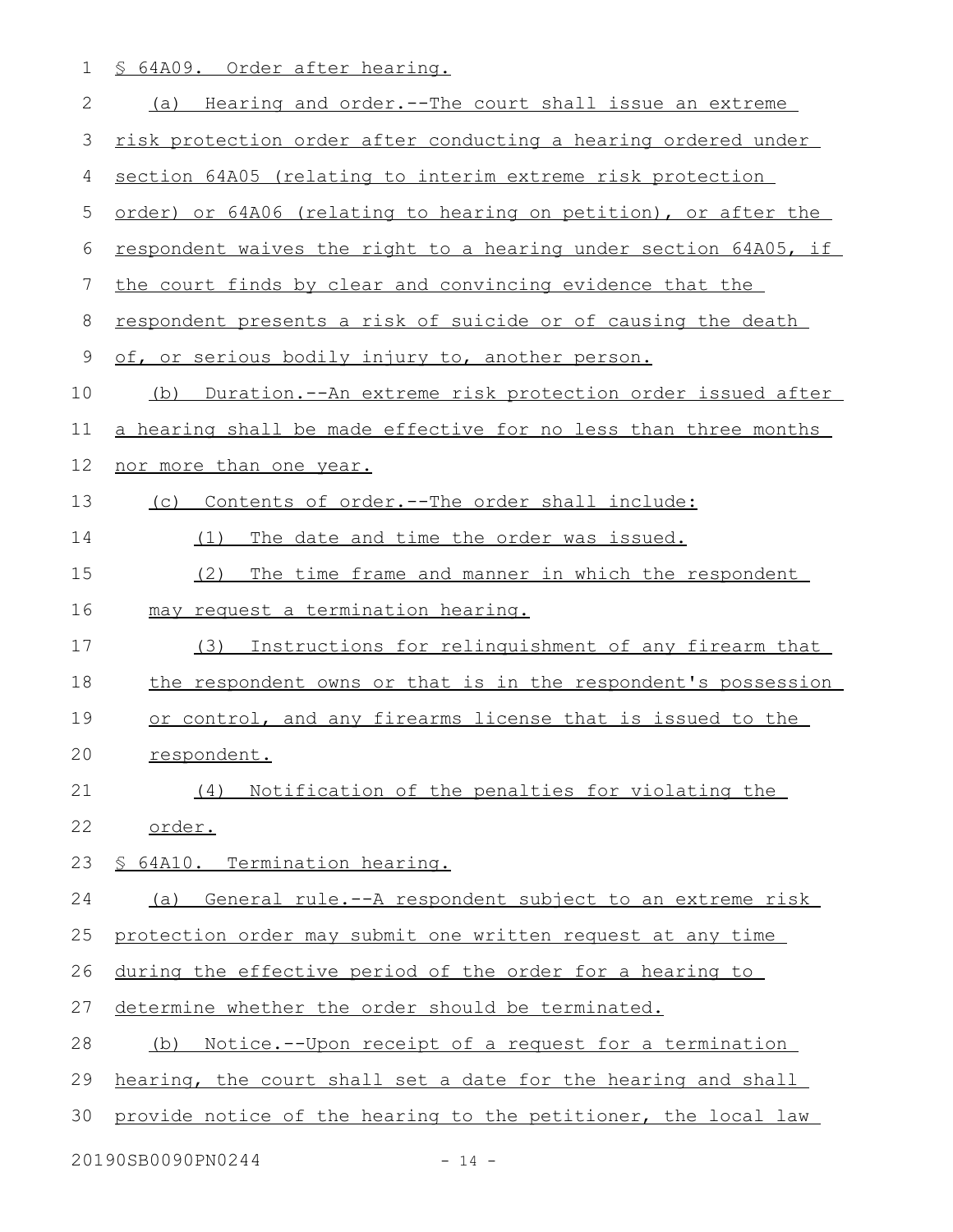| $\mathbf 1$ | enforcement agency and the Pennsylvania State Police.            |
|-------------|------------------------------------------------------------------|
| 2           | Burden of proof.--At a termination hearing, the<br>(C)           |
| 3           | respondent seeking termination of the order shall have the       |
| 4           | burden of proving, by clear and convincing evidence, that the    |
| 5           | respondent does not present a risk of suicide or of causing the  |
| 6           | death of, or serious bodily injury to, another person.           |
| 7           | § 64A11. Renewal of order.                                       |
| 8           | (a) Petition.--A petition to renew an extreme risk               |
| 9           | protection order shall set forth facts that support a renewal of |
| 10          | the order. The court may deny the petition based on the          |
| 11          | information set forth in the petition or may schedule a hearing. |
| 12          | The court shall provide notice of the hearing to the petitioner, |
| 13          | the respondent, the local law enforcement agency and the         |
| 14          | Pennsylvania State Police.                                       |
| 15          | (b) Renewal of order.--If the court finds by clear and           |
| 16          | convincing evidence, based on factors set forth under section    |
| 17          | 64A04 (relating to petition for extreme risk protection order),  |
| 18          | that the respondent continues to present a risk of suicide or of |
| 19          | causing the death of, or serious bodily injury to, another       |
|             | 20 person, the court may renew the extreme risk protection order |
| 21          | for a duration of no fewer than three months and no more than    |
| 22          | one year from the date of the order.                             |
| 23          | (c) Limitations.--The following shall apply:                     |
| 24          | (1) A petition under this section must be filed at least         |
| 25          | 60 days prior to the expiration of the order.                    |
| 26          | (2) A renewal hearing shall take place no later than 30          |
| 27          | days prior to the expiration date set in an existing order.      |
| 28          | No extreme risk protection order may be renewed more<br>(3)      |
| 29          | than twice under this section.                                   |
| 30          | 64A12. Relinquishment of firearms.<br>$\mathcal{P}$              |

20190SB0090PN0244 - 15 -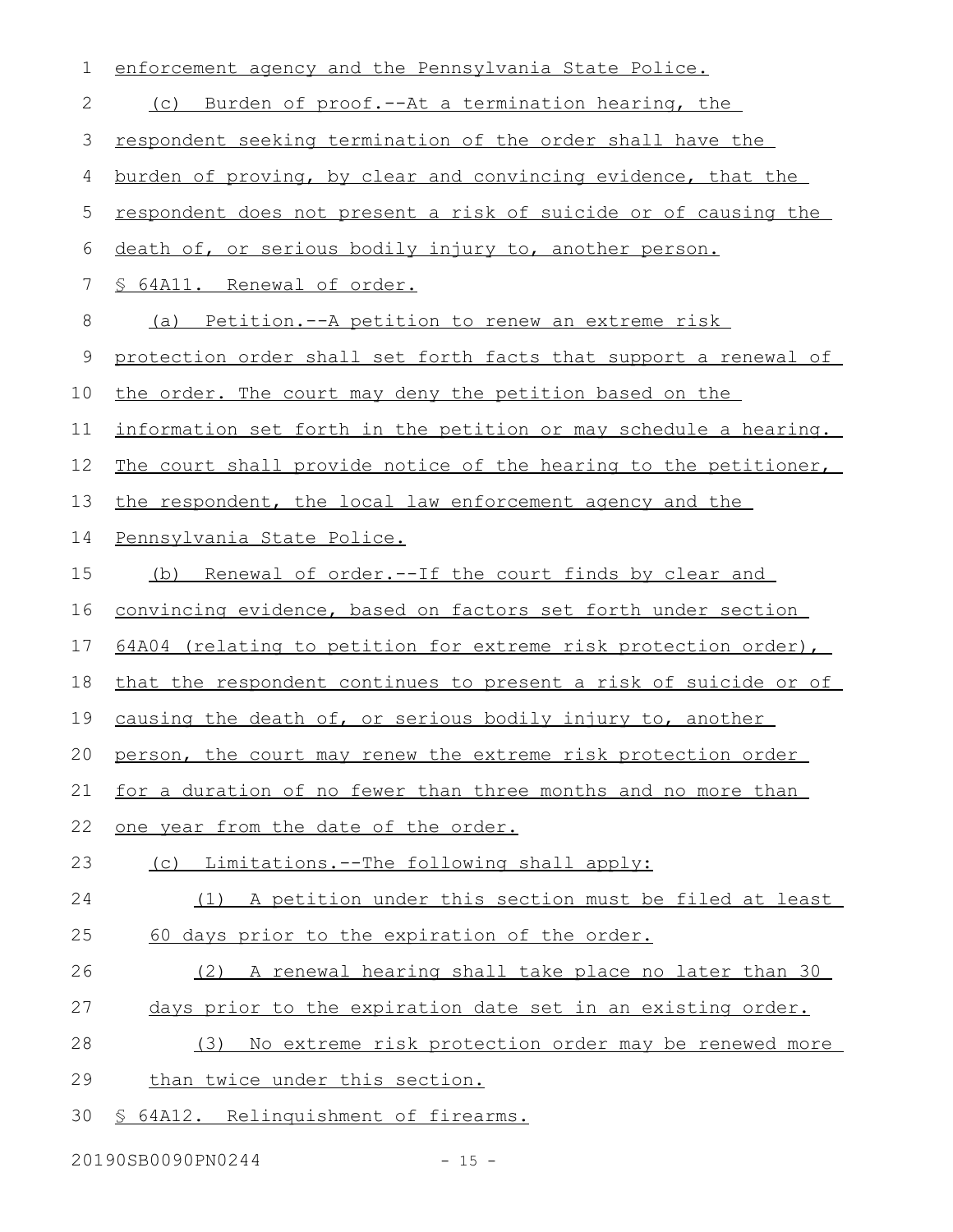| 1           | Rule.--An extreme risk protection order issued under<br>(a)            |
|-------------|------------------------------------------------------------------------|
| 2           | section 64A05 (relating to interim extreme risk protection             |
| 3           | order) or section 64A09 (relating to order after hearing) shall        |
| 4           | require the relinquishment of all firearms owned by the                |
| 5           | respondent or in the respondent's possession or control within         |
| 6           | 24 hours following service of the order, except for cause shown,       |
| 7           | in which case the court or hearing officer issuing the order           |
| 8           | shall specify the time for relinguishment of any or all of the         |
| $\mathsf 9$ | respondent's firearms.                                                 |
| 10          | (b) Relinquishment upon service.--A law enforcement officer            |
| 11          | or sheriff serving an extreme risk protection order shall              |
| 12          | <u>request that all firearms and any firearms license in the</u>       |
| 13          | respondent's possession or control be immediately relinquished         |
| 14          | into the custody of the law enforcement officer or sheriff. A          |
| 15          | <u>law enforcement officer taking custody of a firearm or firearms</u> |
| 16          | license under this subsection shall transfer the firearm or            |
| 17          | firearms license to the sheriff or to a firearms dealer for            |
| 18          | safekeeping.                                                           |
| 19          | (c) Subsequent relinquishment.--A respondent shall, within             |
| 20          | the time frame specified in the order, relinguish to the sheriff       |
| 21          | or a firearms dealer any firearm or license remaining in the           |
| 22          | respondent's possession or control after the time of service. A        |
| 23          | respondent relinquishing a firearm directly to a dealer shall,         |
| 24          | within the time frame specified in the order, provide to the law       |
| 25          | enforcement agency or sheriff a copy of the affidavit described        |
| 26          | in subsection (f) in lieu of the firearm listed in the                 |
| 27          | affidavit. A sheriff accepting an affidavit in lieu of a firearm       |
| 28          | shall file a copy with the court.                                      |
| 29          | Receipt.--A sheriff or law enforcement officer taking<br>(d)           |
| 30          | custody of a firearm or license from a respondent shall provide        |
|             |                                                                        |

20190SB0090PN0244 - 16 -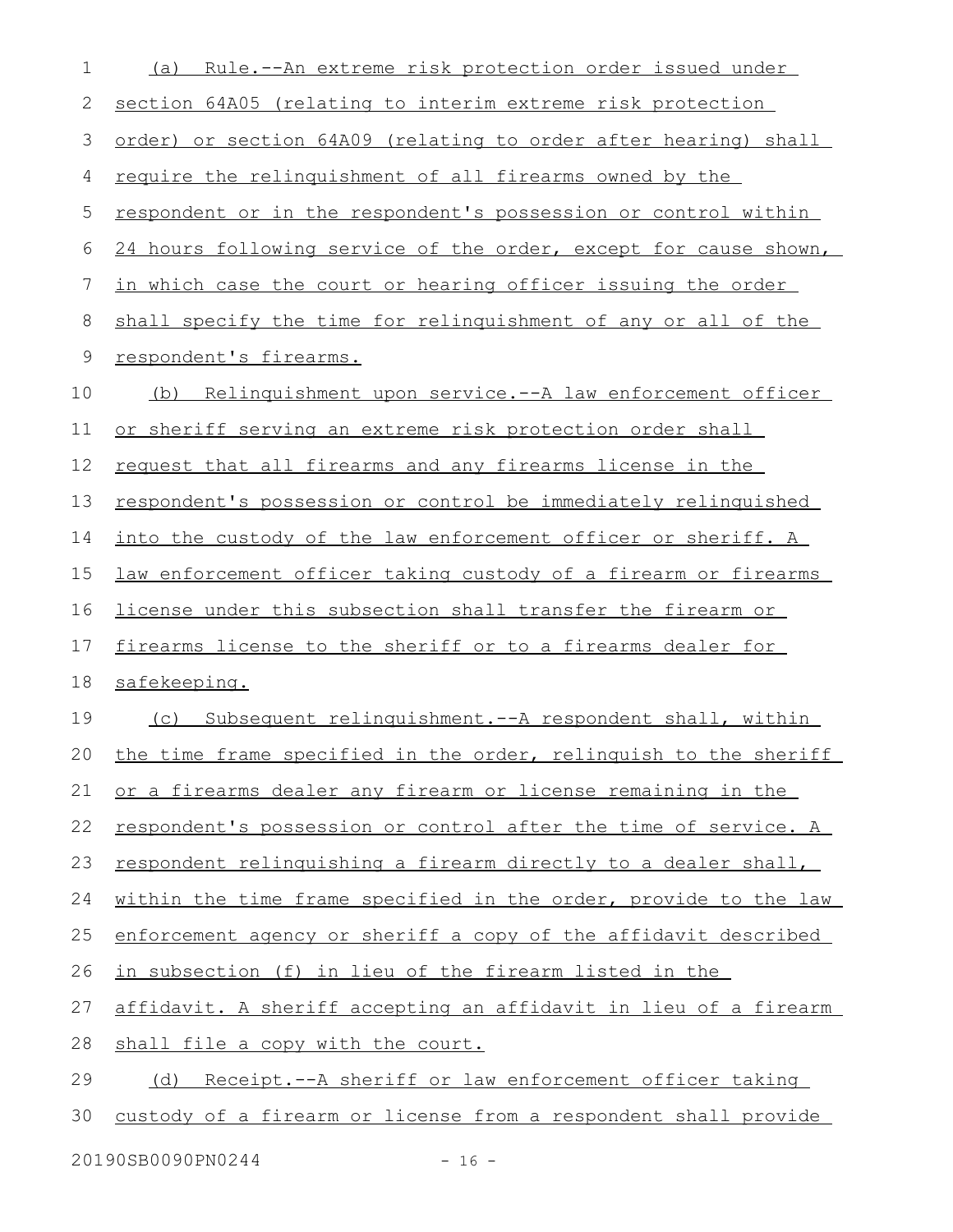| 1            | the respondent with a copy of a signed and dated receipt. The         |
|--------------|-----------------------------------------------------------------------|
| $\mathbf{2}$ | receipt shall include a detailed description of each firearm and      |
| 3            | its condition and notification that firearms will be deemed           |
| 4            | abandoned when the conditions under 18 Pa.C.S. \$ 6128(a)             |
| 5            | <u>(relating to abandonment of firearm, weapon or ammunition) are</u> |
| 6            | satisfied, and may then be disposed of in accordance with 18          |
| 7            | Pa.C.S. § 6128. The sheriff or law enforcement officer issuing        |
| 8            | the receipt shall file the original with the court.                   |
| $\mathsf 9$  | (e) Transfer to firearms dealer.--A respondent whose firearm          |
| 10           | is in the custody of a sheriff may request that the firearm be        |
| 11           | transferred to a firearms dealer for consignment sale, lawful         |
| 12           | transfer or safekeeping. Upon receiving the request, the sheriff      |
| 13           | shall transport the firearm to a dealer at no cost to the             |
| 14           | respondent or the dealer.                                             |
| 15           | Affidavit.--A firearms dealer accepting custody of a<br>(f)           |
| 16           | firearm under this chapter shall provide the respondent, sheriff      |
| 17           | or law enforcement officer from which the dealer accepts custody      |
| 18           | with an affidavit on a form prescribed by the Pennsylvania State      |
| 19           | Police. A sheriff or law enforcement officer delivering custody       |
| 20           | of a firearm to a dealer shall file a copy of the affidavit with      |
| 21           | the court.                                                            |
| 22           | (g) Contents of affidavit.--The affidavit shall include the           |
| 23           | following:                                                            |
| 24           | The caption of the case in which the extreme risk<br>(1)              |
| 25           | protection order was issued.                                          |
| 26           | The name, address, date of birth and Social Security<br>(2)           |
| 27           | number of the respondent.                                             |
| 28           | (3) A list of all firearms relinguished to the dealer                 |
| 29           | and a detailed description of each firearm, including its             |
| 30           | condition and, if applicable, the manufacturer, model and             |

20190SB0090PN0244 - 17 -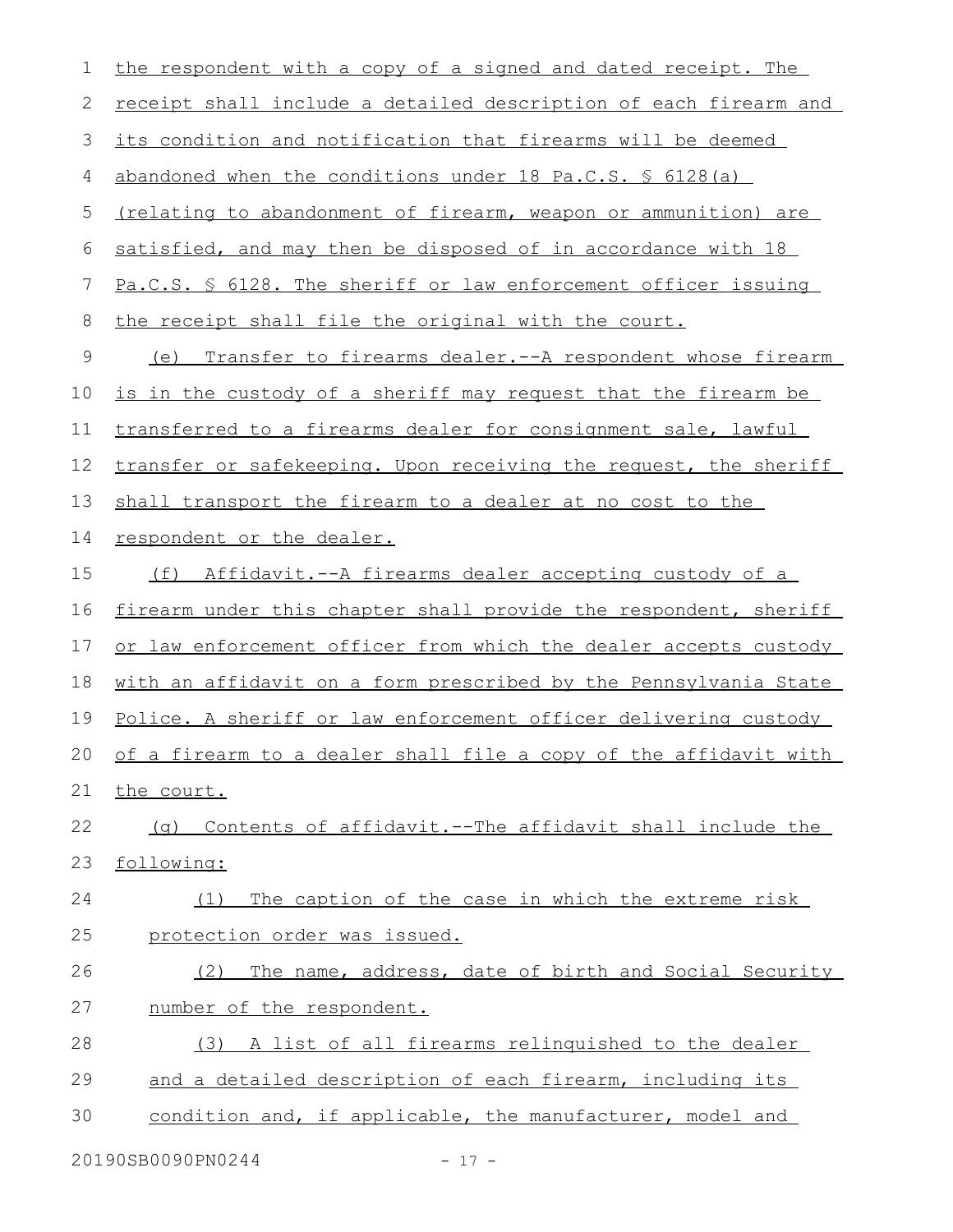1 serial number.

| $\mathbf{2}$ | The name and license number of the dealer and the<br>(4)               |
|--------------|------------------------------------------------------------------------|
| 3            | address of the licensed premises.                                      |
| 4            | (5) An acknowledgment that the dealer will not return a                |
| 5            | firearm to the respondent while the respondent is subject to           |
| 6            | <u>an extreme risk protection order.</u>                               |
| 7            | An acknowledgment that the firearm, if sold or<br>(6)                  |
| 8            | transferred, will be sold or transferred in compliance with            |
| 9            | 18 Pa.C.S. Ch. 61 (relating to firearms and other dangerous            |
| 10           | articles), and that no firearm will be returned to a                   |
| 11           | respondent or any third party until the dealer has                     |
| 12           | independently confirmed that the person requesting return of           |
| 13           | the firearm is legally eligible to possess firearms under              |
| 14           | Federal and State law.                                                 |
| 15           | § 64A13. Return of firearms.                                           |
| 16           | Return to respondent.--Subject to subsection (c), if,<br>(a)           |
| 17           | following a hearing, a court vacates an interim extreme risk           |
| 18           | protection order, the court shall order the immediate return of        |
| 19           | all relinguished firearms and licenses to the respondent. Upon         |
| 20           | termination or expiration of an extreme risk protection order,         |
| 21           | the respondent may request that the sheriff or firearms dealer         |
| 22           | in possession of a relinquished firearm or license return the          |
| 23           | firearm or license. Subject to subsection (c), the sheriff or          |
| 24           | dealer shall return the firearm or license to the respondent as        |
| 25           | soon as possible but not later than the end of the next business       |
| 26           | day after the day on which the respondent makes the request.           |
| 27           | Third party claims. -- A third party may request the<br>(b)            |
| 28           | <u>return of a relinguished firearm at any time by providing proof</u> |
| 29           | of ownership and a sworn affidavit. Proof of ownership may             |
| 30           |                                                                        |
|              | consist of a statement in the affidavit. The affidavit shall           |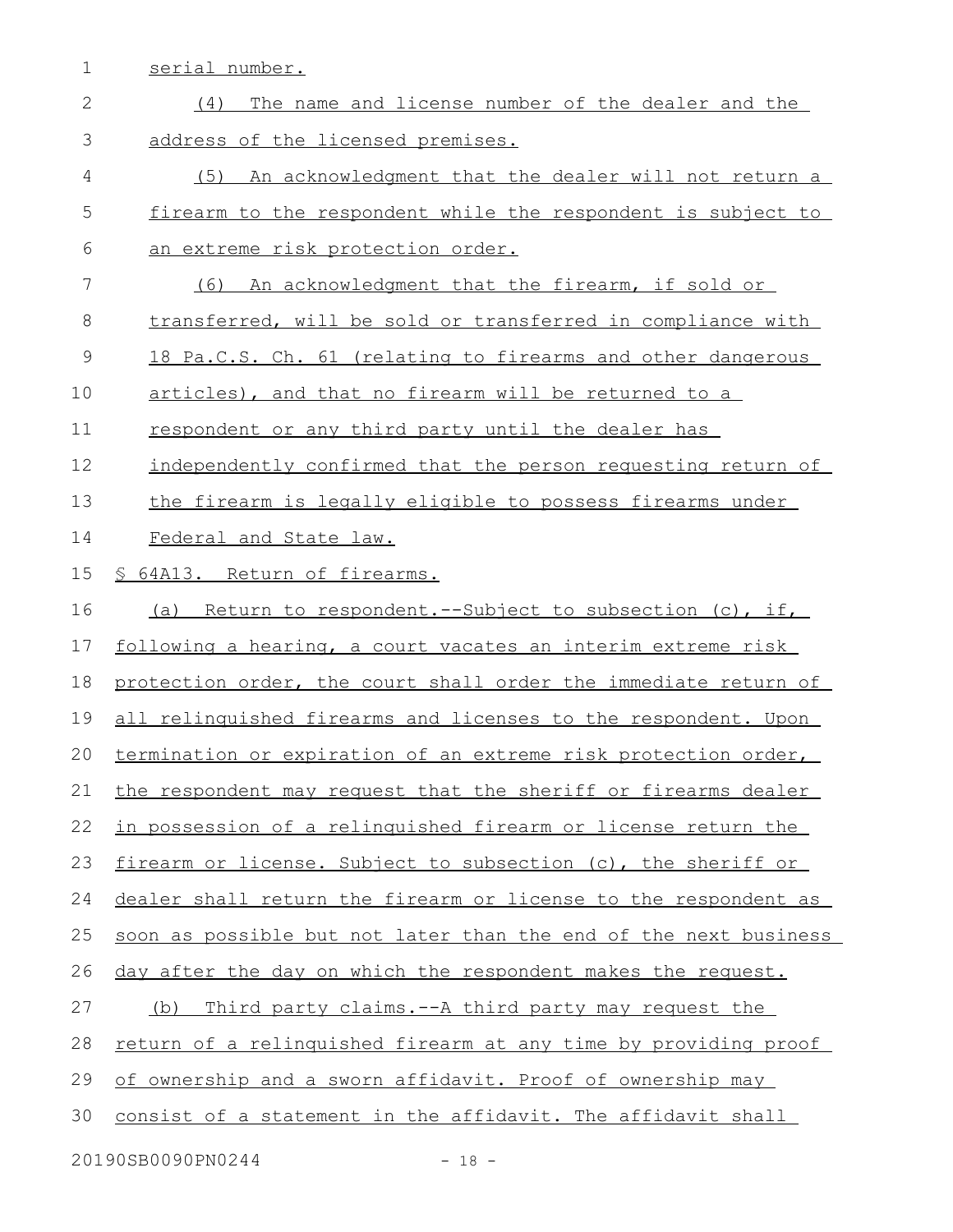1 affirm the following:

| $\mathbf{2}$ | The third party will not intentionally or knowingly<br>(1)       |
|--------------|------------------------------------------------------------------|
| 3            | return a firearm to a person subject to an extreme risk          |
| 4            | protection order nor intentionally or knowingly allow a          |
| 5            | person subject to an extreme risk protection order to have       |
| 6            | access to a firearm.                                             |
| 7            | (2)<br>The third party understands that intentionally or         |
| $\,8\,$      | knowingly allowing a person subject to an extreme risk           |
| $\mathsf 9$  | protection order to have access to a firearm constitutes a       |
| 10           | misdemeanor of the second degree under 18 Pa.C.S. \$ 6105(a.1)   |
| 11           | (relating to persons not to possess, use, manufacture,           |
| 12           | control, sell or transfer firearms), punishable by up to two     |
| 13           | years' imprisonment and up to a \$5,000 fine and resulting in    |
| 14           | a five-year prohibition on firearm acquisition or possession.    |
| 15           | If the third party is a member of the household of a<br>(3)      |
| 16           | person who is subject to an extreme risk protection order,       |
| 17           | that any firearm returned to the third party will be stored      |
| 18           | either in a gun safe to which the person does not have and       |
| 19           | will not be permitted to access, or in a location outside the    |
| 20           | home to which the person does not have access.                   |
| 21           | (c) Background check.--Prior to returning a firearm to any       |
| 22           | person, the sheriff or firearms dealer in possession of the      |
| 23           | firearm shall independently confirm that the person requesting   |
| 24           | return of the firearm is legally eligible to possess firearms    |
| 25           | under Federal and State law. The sheriff or dealer receiving a   |
| 26           | request under subsection (a) shall conduct the required          |
| 27           | background check as soon as possible, but not later than the end |
| 28           | of the next business day after the day on which the respondent   |
| 29           | makes the request.                                               |
| 30           | § 64A14. Abuse of process.                                       |

20190SB0090PN0244 - 19 -